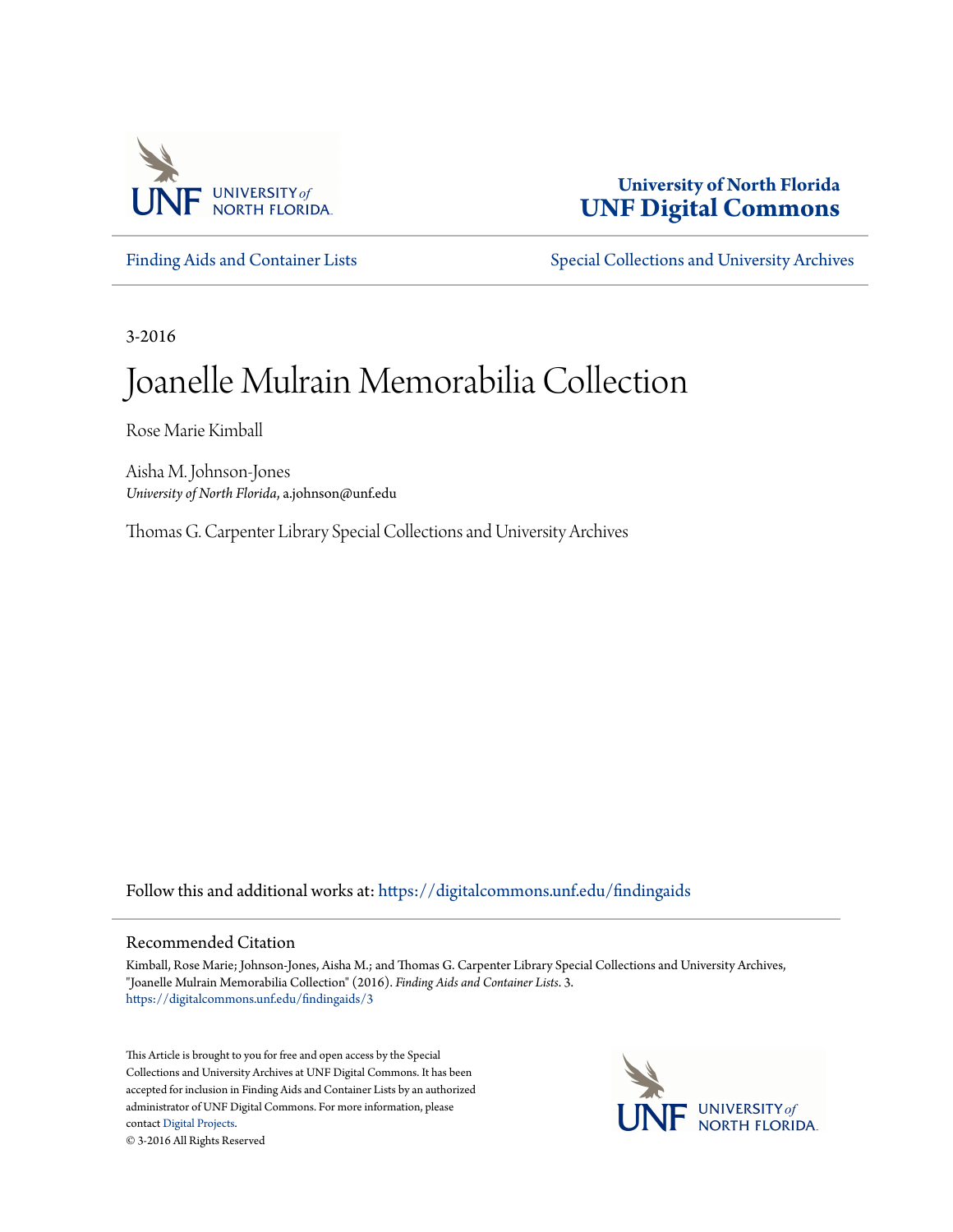#### Joanelle Mulrain Memorabilia Collection

Of

Florence Nightingale

Processed by: Rose Marie Kimbell

March 2016

#### **Historical / Biographical Note**

Reflecting on Florence Nightingale, the Pioneer of Modern Nursing Joanelle Wood Mulrain | Artist – painter, photographer, author

As I picked up my brush, camera and pen once again in my mid-50s, little did I know how the path chosen for its unfettered wear and tear was to be so extraordinary. As a mother of two grown men whose characters and personae reflect some of my most treasured traits, my journey as an artist doggedly interested in the character and persona of Florence Nightingale (1820-1910) had begun. It lit a fire of which consumed me to complete a suite of eight paintings depicting her life and times; to collect and secure two Legacy Towers of related ephemera; and to challenge myself to research this woman of influence from the halls of the Library of Congress to her touch points in England order to gather the visual tools necessary to complete this most personal artistic task. From the opening of my international exhibit at the Anthropological Museum of Panama with a U.S. Embassy Grant as guest artist of the U.S. Ambassador followed by the personal honor of being asked to be an Artist in Residence at Claydon House, a leading National Trust property in England, I continued on my quest. I was welcomed by the curator along with Lord and Lady Verney at Claydon House. I delved into raw history in the archived cases and drawers, painted in the carriage house, walked the grasses in the early morning when the birds landed perfectly on the trout stream, and walked two miles up the hill to fetch food for my little flat in the house overlooking the 1742 courtyard. I experienced another time and place as I walked the halls of this most beautiful estate looking through windows where Florence spent so much time in her corner apartment while visiting her sister, Lady Parthenopy Verney. The owners of Nightingale's childhood home at Lea Hurst also welcomed me. It was here that I slept in Florence's childhood bedroom overlooking the daffodils in the garden only to experience the volcanic eruption from Iceland of which brought an eerie quiet hush over the English country side for weeks. From BBC interviews to working with curators, I delved deeply into Nightingale's history only to find more mystery as I documented specific items and places for my paintings to share what I envisioned as the most important life points of this pioneer of modern nursing and to paint what it must have been like for her as a child, a young woman during war, a leader in the field, and a global legacy. I think of my mother Nelle Beryl Rucker Wood, a Registered Nurse; my motherin-law Mina Mulrain, an artist; my boys, Jeffry Arthur Mulrain Jr. and John Wood Mulrain. This is my legacy, and I am so honored for this exhibit to be housed at The Carpenter Library at the University of North Florida to inspire and create curiosity in the minds of the nursing students and others as they, too, learn about Miss Florence Nightingale. SPECIAL THANKS TO DR. DIANE RAINES, DR. JEAN WATSON AND DR. DAVID KARPELES WHO HELD THE TORCH ON THE PATH DURING THIS JOURNEY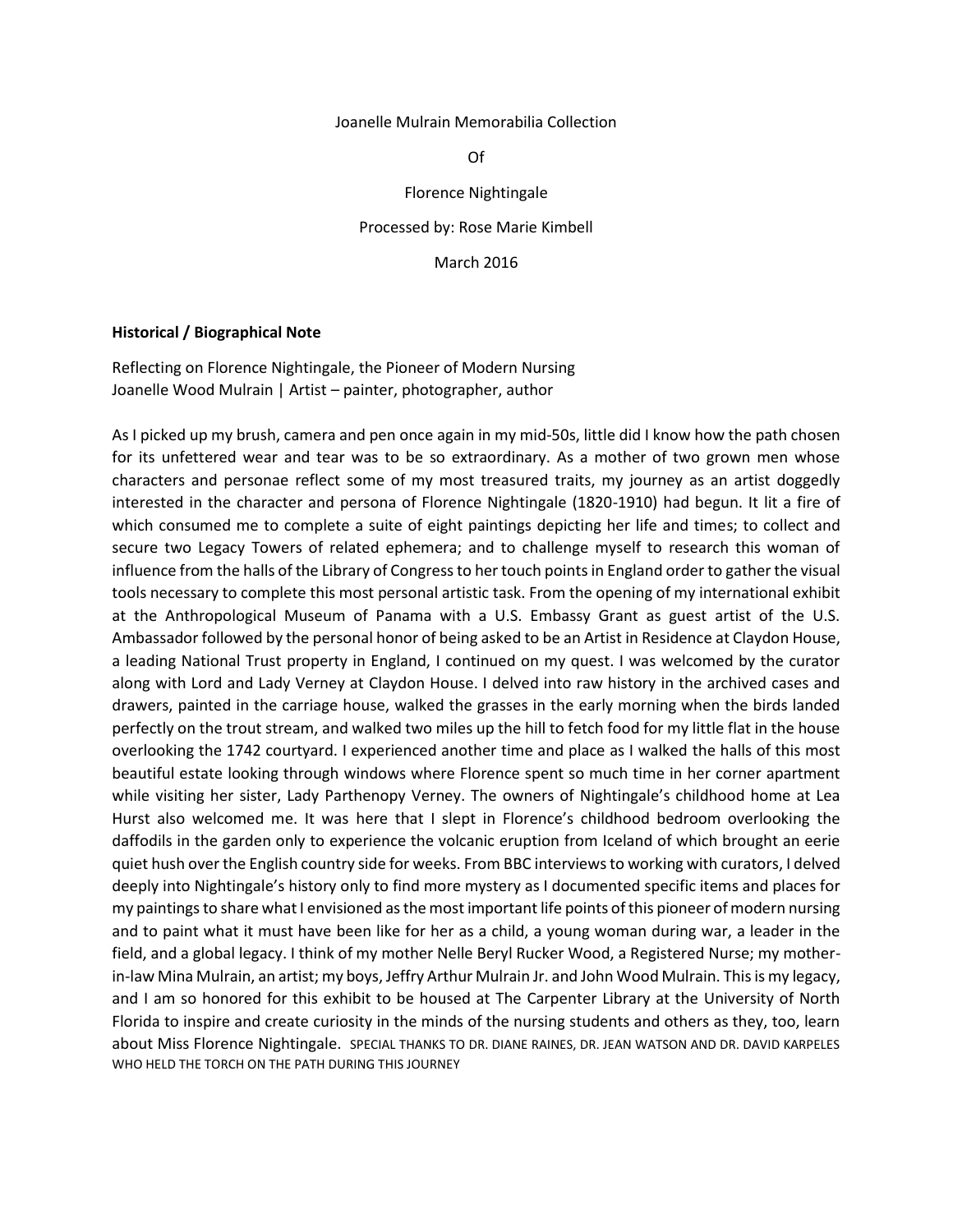#### **Scope and Content Note**

This collection contains artifacts, biographical information, correspondence, newspaper clippings, photos, printed material, and research. These items were gathered by the Jacksonville, Florida artist Joanelle Mulrain, in preparation for and exhibition of her work honoring the founder of modern nursing, Florence Nightingale, on the 100 anniversary of her death. The seven original exhibit paintings, along with other rare items collected by Joanelle Mulrain, are on permanent display in The Brooks College of Health. The Art of Caritas, additional artwork created by Joanelle Mulrain to enhance the mosaic honoring Florence Nightingale, can be found in special collections.

## **Box 1: Biographical Information and Artifacts**

## **Biographical Information**

- 1. Florence Nightingale, 2009
- 2. Florence Nightingale: Country Joe McDonald's Tribute Site, 2009

# **Artifacts**

- 3. Letters of Authenticity, 2008 –2009
- 4. Purchase Receipts, 2009

# **Box 2: Correspondence and Speeches**

## **Correspondence Personal**

- 1. England, 2010
- 2. Panama: Sprint phone, 2010

# **Correspondence Professional**

- 3. Anderson, Lee B., 2014
- 4. Bank of England, 2009
- 5. Baptist Medical Center, 2009 –2010
- 6. BBC, 2009
- 7. Burr, Attorney Karen Koster, 2009
- 8. Claydon House, 2009
- 9. Degreefinders.com, 2010
- 10. Enterprise, 2009 –2010
- 11. Exhibit Advertising: Facebook and You Tube, 2009
- 12. Exhibit Pieces Research, 2009
- 13. Exhibit Promotion, 2009
- 14. Florence Nightingale Museum, 2009
- 15. Florida Center for Nursing, 2009
- 16. Florida Nurses Association, 2009
- 17. General, 2009
- 18. Hargareaves, Lynn, 2010
- 19. Hurst, Lee, 2009
- 20. Items of Interest, 2009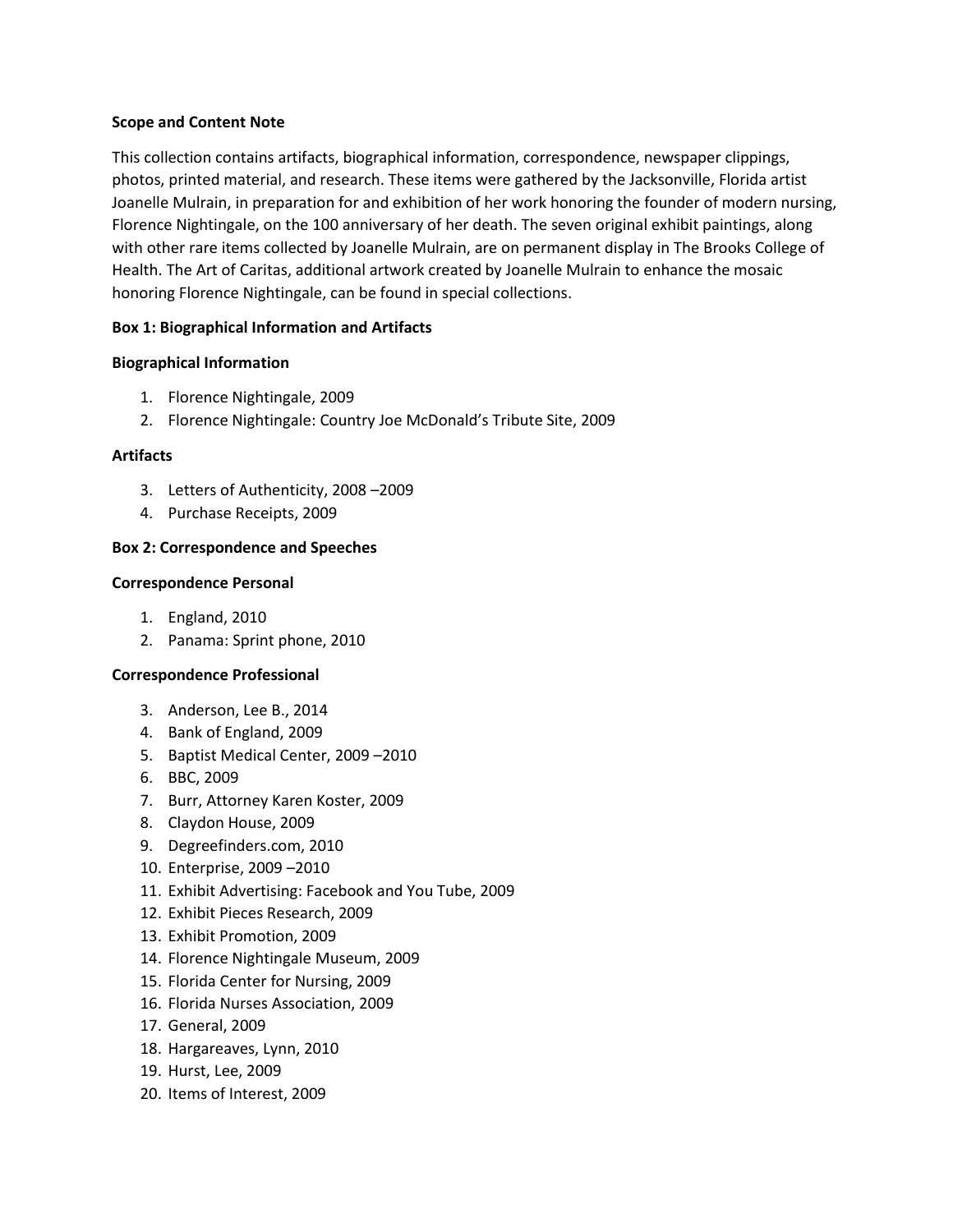- 21. Jackson, Ron, 2010
- 22. Jacksonville University School of Nursing, 2009
- 23. Karpeles Manuscript Library Museum, n.d.
- 24. Leitz, Robert, 2009
- 25. LOC Manuscript Division, 2009
- 26. LOC Print and Photograph Division, 2009
- 27. London, 2009
- 28. McDonald, Joe, 2009
- 29. Media, 2009
- 30. NLAPW, 2010
- 31. NursingSpectrum.com, n.d.
- 32. Official Exhibit Statements, n.d.
- 33. American Express Travel Service, 2010
- 34. ANEP, 2010
- 35. Austen, H.M. Ambassador Richard J., 2010
- 36. Barone, Vilma, 2010
- 37. Canal Movers and Logistics, 2010
- 38. Colemman –Honn, Anne, 2009 2010
- 39. Exhibit Sponsors, 2010
- 40. Panama: General, 2010
- 41. Panama: Hospital Punta Pacifica, 2009 2010
- 42. Panama: Marriott Hotel Reservations, 2010
- 43. Panama: Museo del Canal Interoceanico de Panama, 2010
- 44. Panama: National Institute of Culture (INAC), 2010
- 45. Panama: National Museum of Anthropology, 2010
- 46. Panama: National Nurses Association, 2009 2010
- 47. Panama: Panama Artists Collective Foundation, n.d.
- 48. Panama: Suddath International Exhibit, 2010
- 49. Panama: University of Panama School of Nursing, 2010
- 50. Panama: U.S. Business Contacts, 2010
- 51. Panama: United States Embassy, 2010
- 52. Panama: United States Embassy Invitations, 2010
- 53. Sams, Heather, 2009
- 54. Selander, Louise, 2009
- 55. Smedley, Pat, 2009
- 56. University of Colorado Denver: College of Nursing, 2009
- 57. Washburn, Dr. Thomas, 2010
- 58. Watson Caring Science Institute, 2009 2010
- 59. Zebede, Dr. Moises S., 2010

## **Speech**

60. Speech: Baptist Health Preceptors Pinning Ceremony, November 10, 2009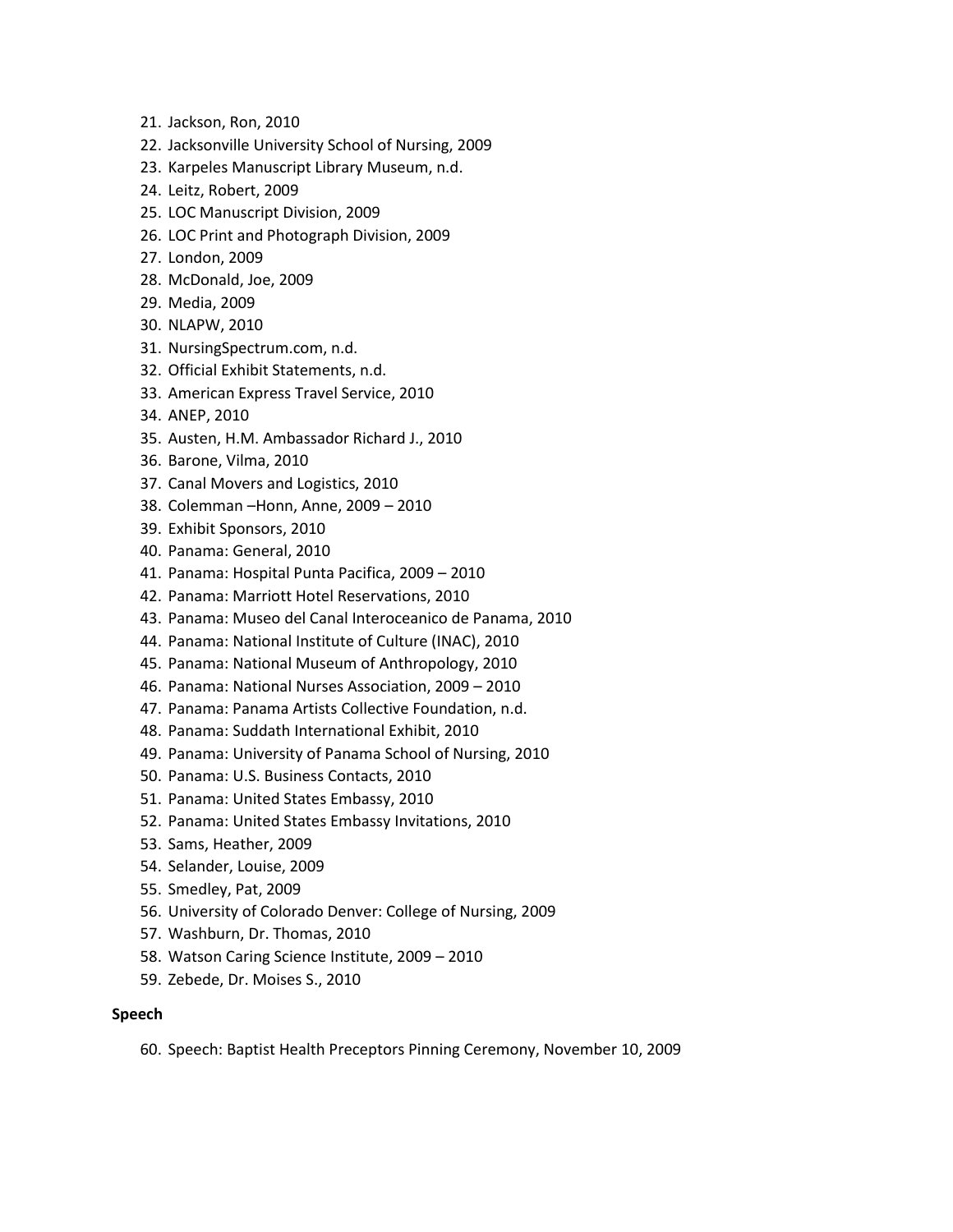## **Box 3: Newspaper Clippings, Photos, and Printed Material**

#### **Newspaper Clippings**

- 1. Recordonline.com, July 16, 2010
- 2. The Times-Union, November 21, 2009
- 3. The Times-Union, January 15, 2011
- 4. The Romance of Florence Nightingale (Special Collections Map Case)

#### **Photos**

5. Panama: INAC "Instituto Nacional de Cultura", n.d.

#### **Printed Material**

- 6. Arbus, September/October 2009
- 7. Claydon House Pamphlets, 2004 2009
- 8. Exhibit flyer: Panama National Conference of Nurses, 2010
- 9. Items of Interest: Articles, Exhibit Cards, and Invitations, 2008 –2009
- 10. A Master's Work: Florence Nightingale, 2009
- 11. Nightingale Song, April 1856
- 12. Exhibit Programs: Caritas Consortium, 2011
- 13. Exhibit Programs: Claydon House the National Trust, 2010
- 14. Exhibit Programs: Karpeles Manuscript Library Museums, 2010
- 15. Exhibit Programs: U.S. Embassy Sponsored, 2010
- 16. Exhibit Programs: University of North Florida School of Nursing, 2014

## **Box 4: Research: Exhibits**

- 1. Bank of England, 2009
- 2. Blackwell, Elizabeth, n.d.
- 3. British Library, 2009
- 4. Clark, Clare, 2009
- 5. Claydon House, 2009 2010
- 6. Embley Park, 2009
- 7. Exhibit Jacksonville University School of Nursing, n.d.
- 8. Exhibit: "The Calling", 2009
- 9. Exhibit: Caritas Exhibit: Nursing Words", n.d.
- 10. Exhibit: "Crimean War I" and "Crimean War II", 2009
- 11. Exhibit: "Portrait", 2009
- 12. Exhibit: "Portrait of Young Florence Nightingale", n.d.
- 13. Exhibit: "Reflections", 2009
- 14. Exhibit: "Reformer", 2009
- 15. Exhibit: "Thought and Ideas", 2009
- 16. Exhibit: "Towers", n.d.
- 17. Exhibit: Watson, Dr. Jean "Nursing Words", n.d.
- 18. Exhibit Sponsors, n.d.
- 19. Exhibit University Course, n.d.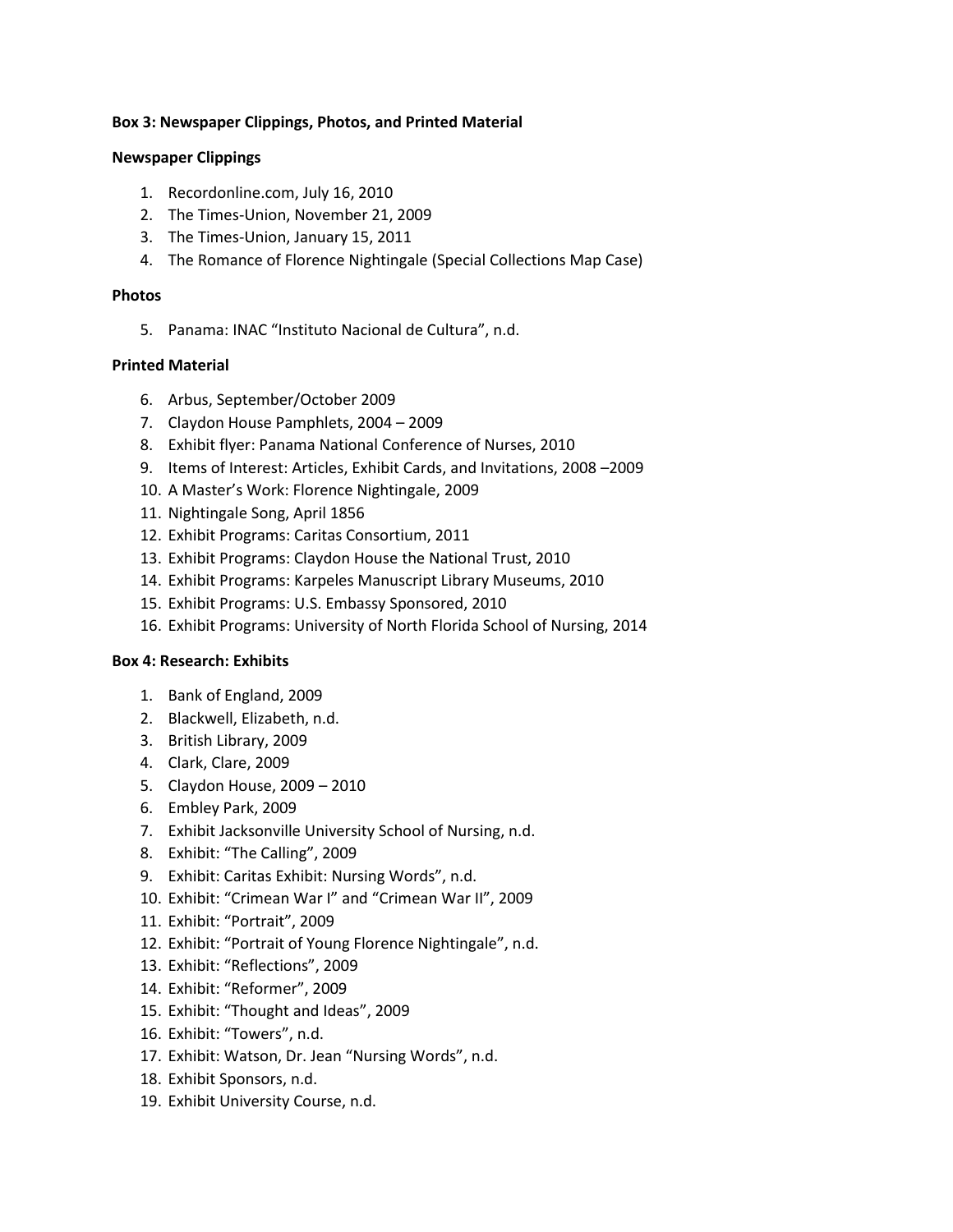- 20. Exhibit Washington D.C., 2009
- 21. Florence Nightingale: Florence Nightingale Museum, 2009
- 22. Florence Nightingale: Hurst, Lee, 2009
- 23. Florence Nightingale: Images, 2009
- 24. Florence Nightingale: LOC Manuscript Division, n.d.
- 25. Florence Nightingale: LOC Print and Photograph Division, 2009
- 26. Florence Nightingale: Wellcome Trust, n.d.

#### **Box 5: Research: Exhibits (cont'd)**

- 1. "Florida Doctor": The Art of Nursing, 2010
- 2. General, 2009 2010
- 3. Higham, Andrea, 2009
- 4. Items of Interest, 2009
- 5. Karpeles Manuscript Library Museum, 2009
- 6. London, 2009
- 7. Mulbrain Research Group, n.d.
- 8. Nightingale Initiative for Global Health (NIGH), 2009
- 9. Panama, 2009
- 10. Panama: Ambassador to Panama, 2010
- 11. Panama: Exhibit, 2010
- 12. Panama: Nurse Survey Results, n.d.
- 13. Seacole, Mary, 2009
- 14. Watson Caring Science Institute, 2009 2010

#### **Box 6: Research: Exhibits**

#### **and Paintings**

- 1. Research: Exhibit Flyers Panama, n.d.
- 2. Research: Exhibit Flyer Baptist, n.d.
- 3. Research: Florence Nightingale, n.d.
- 4. Painting: Bumble Bee and Ladybugs, 2010
- 5. Painting: Bumble Bee, Ladybugs and Spider webs, 2010
- 6. Painting: Flower, 2010
- 7. Painting: Window Sill, 2010
- 8. Painting Claydon House: Wall and Pot, 2010
- 9. Painting Claydon House: Steeple and Weather Vain, 2010
- 10. Painting Claydon House: Blue Flowers, 2010
- 11. Painting Claydon House: Tree, 2010
- 12. Painting Claydon House: Field of Yellow Flowers, 2010
- 13. Painting Claydon House: Pond, 2010
- 14. Painting Claydon House: Varied Flowers, 2010
- 15. Painting Claydon House: Bricks and Windows, 2010
- 16. Painting Claydon House: Sheep in Field, 2010
- 17. Painting Claydon House: Sheep, 2010
- 18. Painting Claydon House: Building Front with Arched Doors, 2010